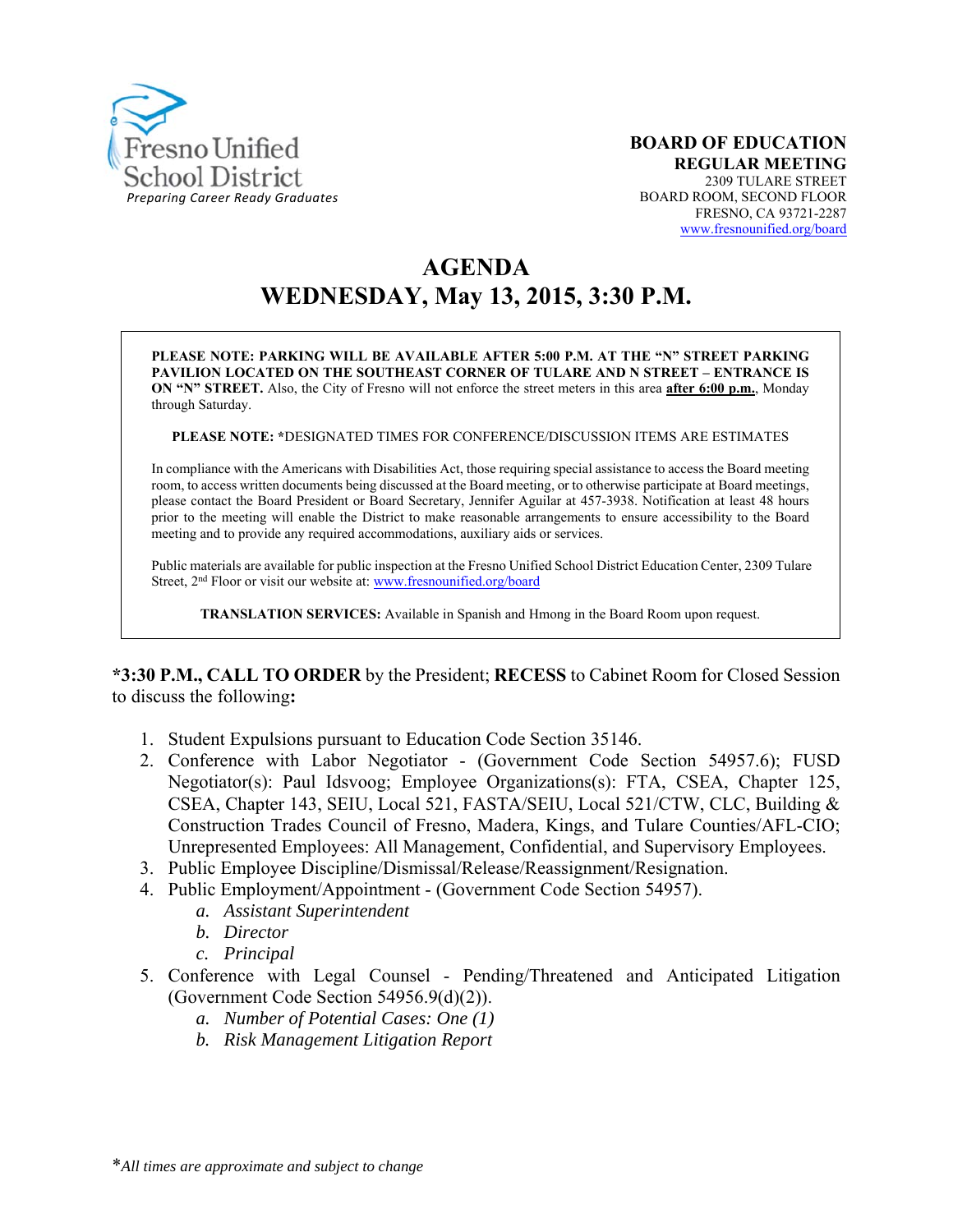## **5:30 P.M., RECONVENE** and report action taken during Closed Session, if any.

## **PLEDGE OF ALLEGIANCE**

Juan Hernandez, a parent that has had a positive impact at Anthony Elementary, will lead the flag salute.

#### **APPROVE Minutes**

Included in the Board binders are the draft minutes for the April 22, 2015 Regular Meeting. The Superintendent recommends approval. Contact person: Michael E. Hanson, telephone 457-3884.

## **ADOPT Resolution Proclaiming May 17-23, as Classified School Employees Week**

Included in the Board binders is a resolution proclaiming the week of May 17-23, 2015 as *Classified School Employees Week.* Classified employees, with their diverse talents and true dedication, support the smooth operation of offices, safety and maintenance of campuses, safe transportation of our students, provide healthy nutrition, enhance the educational experience, and provide our school district with specialized skills that contribute to the educational excellence of our students in our schools. The third week of May spotlights the great work classified employees are responsible for providing in support of the education of students throughout school districts in the state of California. The Superintendents recommends adoption. Contact person: David Chavez, telephone 457- 3566.

#### **RECOGNIZE Fresno Unified School District Scholarship Recipients**

Recognize Fresno Unified School District Scholarship Recipients from the following High Schools:

| <b>Bullard High School</b> | Fresno High School    |
|----------------------------|-----------------------|
| Cambridge High School      | Hoover High School    |
| Design High School         | JE Young High School  |
| DeWolf High School         | McLane High School    |
| Duncan Polytechnical       | Roosevelt High School |
| Edison High School         | Sunnyside High School |

## **HEAR Reports from Student Board Representatives**

An opportunity is provided to hear comments/reports from Student Board Representatives from Roosevelt High School. Contact person: Rosario Sanchez, telephone 457-6223.

## **HEAR Report from Superintendent**

ALL CONSENT AGENDA items are considered to be routine by the Board of Education and will be enacted by one motion. There will be no separate discussion of items unless a Board member or member of the community so requests, in which event, the item(s) will be considered following approval of the Consent Agenda.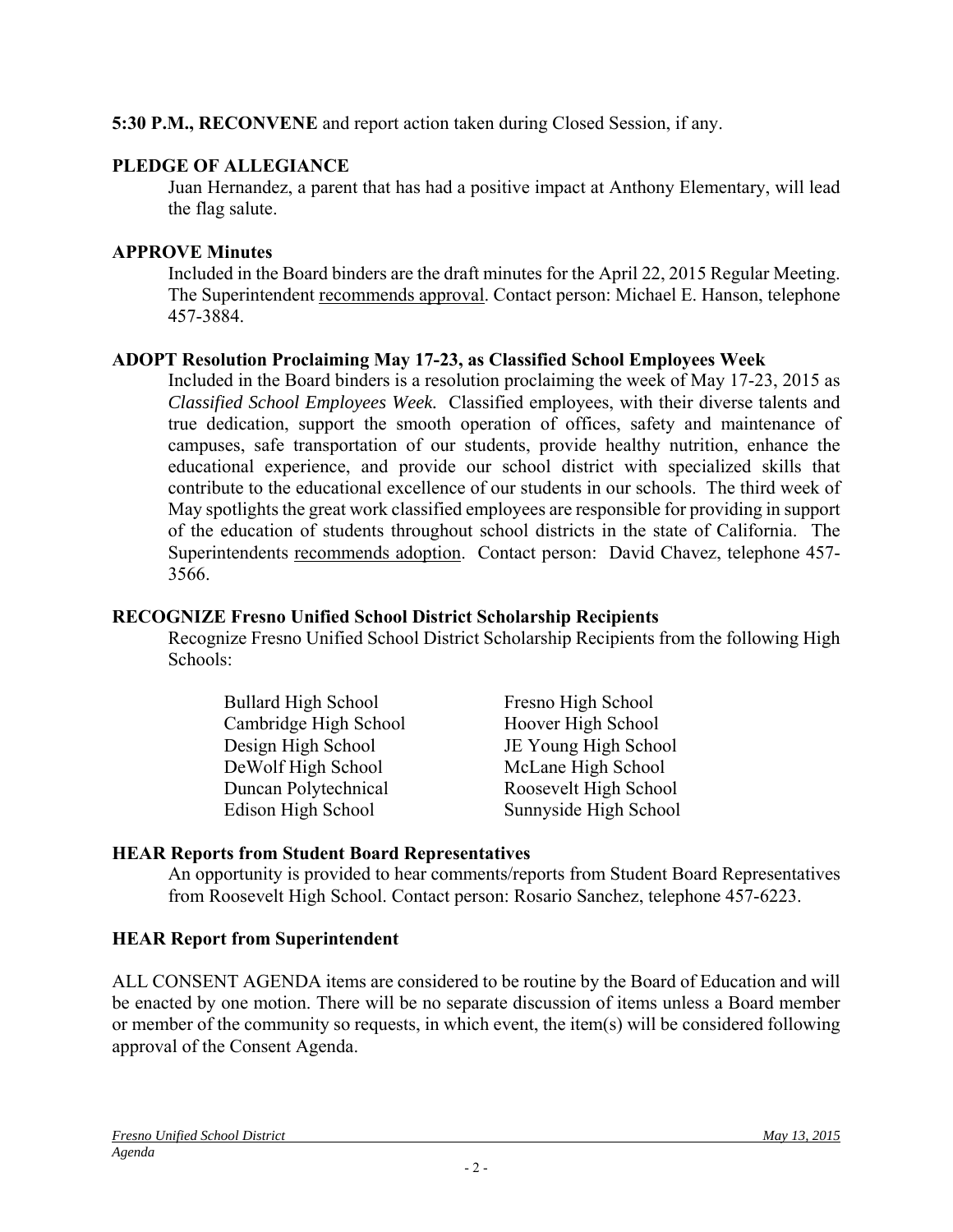# **A. CONSENT AGENDA**

## **A-1, APPROVE Personnel List**

Included in the Board binders is the Personnel List, Appendix A, as submitted. The Superintendent recommends approval. Contact person: Paul Idsvoog, telephone 457-3548.

## **A-2, ADOPT Findings of Fact and Recommendations of District Administrative Board**

The Board of Education received and considered the Findings of Fact and Recommendations of District Administrative Panels resulting from hearings on expulsion and readmittance cases conducted during the period since the April 22, 2015, Regular Board meeting. The Superintendent recommends adoption. Contact person: Kim Mecum, telephone 457-3569.

#### **A-3, ADOPT Waiver Request for Cara Lambert and Caroline Kuffel to Serve as Speech Language Pathologists**

Included in the Board binders are waiver requests for Cara Lambert and Caroline Kuffel to serve as Speech Language Pathologists. The Education Code section 44225(m) allows the commission to grant waivers to fill unanticipated needs in an area deemed hard-to-fill. The Superintendent recommends adoption. Fiscal Impact: There is no fiscal impact to the district. Contact person: Paul Idsvoog, telephone 457-3548.

## **A-4, ADOPT Resolution 14-13 Approving Energy Services Contract and Energy Expenditure Plan for Roosevelt High School**

Included in the Board binders and recommended for adoption is Resolution 14-13 to approve the execution of the Proposition 39 Energy Services contract and Energy Expenditure Plan for Roosevelt High School. The project consists of retrofitting interior/exterior lighting fixtures in the Gym and Theater; replacing exterior lighting fixtures with LED fixtures throughout campus; replacing the two boilers serving the West Hall/Library building with energy efficient boilers and controls; and upgrading the Theater HVAC system.

Staff recommends approval of the following contractor:

NORESCO (Sacramento, California) \$1,333,194

The Superintendent recommends adoption. Fiscal Impact: Funding of \$1,294,341 is available in the California Clean Energy Jobs Act (Proposition 39) budget, and \$38,853 is available from PG&E incentives. Contact person: Karin Temple, telephone 457-3134.

## **A-5, APPROVE Agreement with Pharmaceutical Strategies Group**

Included in the Board binders is an agreement with Pharmaceutical Strategies Group (PSG) to perform an audit of the District's Prescription Benefits Manager (PBM) for calendar year 2014. The Superintendent recommends approval. Fiscal Impact: Cost of \$25,000 is available in the Health Internal Service Fund. Contact person: Ruth F. Quinto, telephone 457-6226.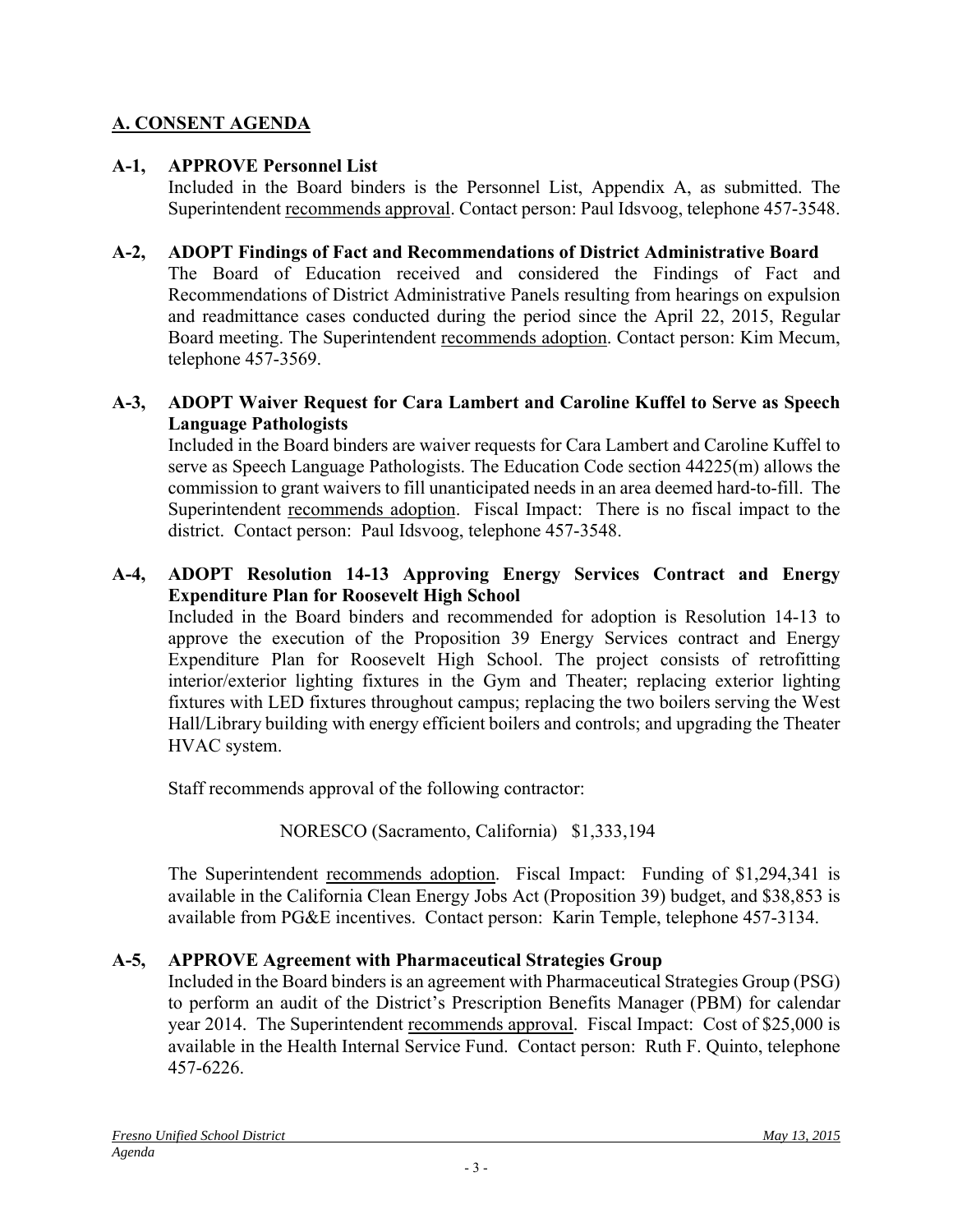## **A. CONSENT AGENDA** - *continued*

## **A-6, APPROVE Facilities and Operations Agreement By and Between Fresno Unified School District and Edison-Bethune Charter Academy**

Included in the Board binders is a copy of the Facilities and Operations Agreement By and Between Fresno Unified School District and Edison-Bethune Charter Academy. This agreement will commence July 1, 2015 and will end on June 30, 2019. The Superintendent recommends approval. Fiscal Impact: In accordance with Education Code 47614, and outlined in Section 5 of the Facilities Agreement, the facilities cost to be paid by the Charter Academy for the 2015/16 school year is estimated to be \$120,249. Contact person: Rosario Sanchez, telephone 457-6223.

## **A-7, APPROVE Independent Contractor Services Agreement with TalentSmart Emotional Intelligence**

Included in the Board binders is an agreement with TalentSmart Emotional Intelligence (EQ) to provide Train-the-Trainer Certification for staff implementing Restorative Practices and School Climate initiatives. The Superintendent recommends approval. Fiscal Impact: Funding will be provided through the Restorative Practices Office for a total of \$74,062. Contact person: Jorge Aguilar, telephone 457-3341.

## **A-8, APPROVE Award of Bid 15-20, Dump Trucks**

Included in the Board binders is information on Bid 15-20, for six new dump trucks for the Maintenance Department to replace dump trucks from model years 1986 through 1989. The request for bid was lawfully advertised on March 19, 2015, and March 26, 2015. The bids were opened on April 10, 2015. Notifications were sent to fourteen (14) vendors, and the district received one (1) response.

Staff recommends award to the lowest responsive, responsible bidder:

Gibbs International, Inc. (Fresno, California) \$564,177.

A copy of the tabulation is attached and bid specifications are available for review in the Purchasing Department. The Superintendent recommends approval. Fiscal Impact: Funding of \$564,177 is available in the Maintenance Department budget. Contact person: Karin Temple, telephone 457-3134.

#### **A-9, APPROVE Award of Bid 15-21, Exterior Painting at Various Schools**

Included in the Board Binders is information on Bid 15-21 consisting of 13 bid packages for exterior painting at 15 schools. The requests for bids were lawfully advertised on March 25, 2015. Notifications were sent to twenty-nine (29) vendors and four (4) construction trade publications, and the district received eleven (11) responses.

Staff recommends award to the lowest responsive, responsible bidders: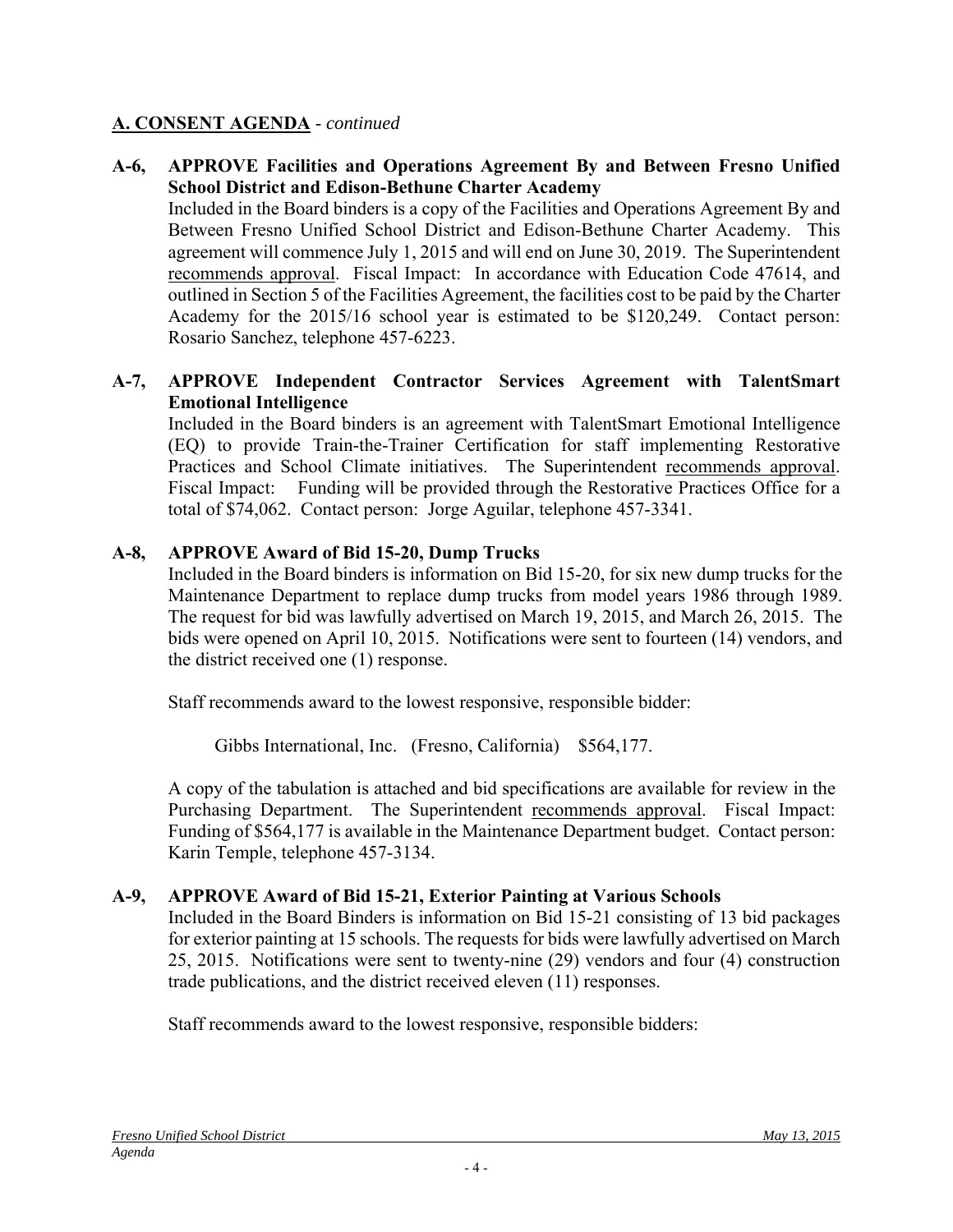#### **A. CONSENT AGENDA** - *continued*

| Pkg.<br>-1                         | Addams/Bakman    | JPB Designs Inc.       | Sacramento            | \$115,700   |
|------------------------------------|------------------|------------------------|-----------------------|-------------|
| Pkg.<br>2                          | Tehipite/Wolters | Everlast Builders Inc. | Canyon Country        | \$125,000   |
| Pkg.<br>3                          | Ewing            | Everlast Builders Inc. | Canyon Country        | \$110,000   |
| Pkg.<br>4                          | Olmos            | Wm. B. Saleh Co.       | Fresno                | \$74,776    |
| Pkg.<br>$\overline{5}$             | Sequoia          | JPB Designs Inc.       | Sacramento            | \$147,700   |
| Pkg.<br>6                          | Computech        | A Plus Painting        | Roseville             | \$127,898   |
| Pkg.<br>7                          | Fort Miller      | CAM Painting, Inc.     | <b>Bell Canyon</b>    | \$139,000   |
| Pkg.<br>8                          | Tenaya           | Everlast Builders Inc. | Canyon Country        | \$130,000   |
| Pkg.<br>9                          | Tioga            | Color New Co.          | <b>Woodland Hills</b> | \$135,000   |
| Pkg. 10                            | Wawona           | JPB Designs Inc.       | Sacramento            | \$147,000   |
| Pkg. 11                            | Duncan           | JPB Designs Inc.       | Sacramento            | \$173,000   |
| Pkg. 12                            | Fresno           | CAM Painting, Inc.     | <b>Bell Canyon</b>    | \$224,000   |
| Pkg. 13                            | McLane           | Wm. B. Saleh Co.       | Fresno                | \$167,994   |
| Owner Controlled Contingency (10%) |                  |                        |                       | \$181,707   |
| <b>Total Award</b>                 |                  |                        |                       | \$1,998,775 |

A copy of the tabulation is attached and bid specifications are available for review in the Purchasing office. The Superintendent recommends approval. Fiscal Impact: Funding of \$1,998,775 is available in the Deferred Maintenance budget. Contact person: Karin Temple, telephone 457-3134.

## **A-10, APPROVE Appointment to Citizens Oversight Committee for Measure K and Measure Q**

Approval of the following appointment to the Citizens Oversight Committee for Measure K and Measure Q is recommended:

## Michael A. Lopez – nominated by Board Member Chavez

The Citizens Oversight Committee for Measure K and Measure Q was established by the Board *"to inform the public concerning the expenditure of bond proceeds approved by the voters,"* and *"to ensure that bond proceeds are expended only for the purposes set forth in the ballot measures"* (Committee Bylaws). The Superintendent recommends approval. Fiscal Impact: There is no fiscal impact to the district. Contact person: Karin Temple, telephone 457-3134.

## **A-11, DENY Claim #15-0324-0077**

Included in the Board binders is a Claim for Damages on minor, case #15-0324-0077. The Superintendent recommends that the Claim be denied and the matter referred to the district's Director of Benefits and Risk Management for further handling. The Superintendent recommends denial. Fiscal Impact: There is no fiscal impact to the district at this time. Contact person: Ruth F. Quinto, telephone 457-6226.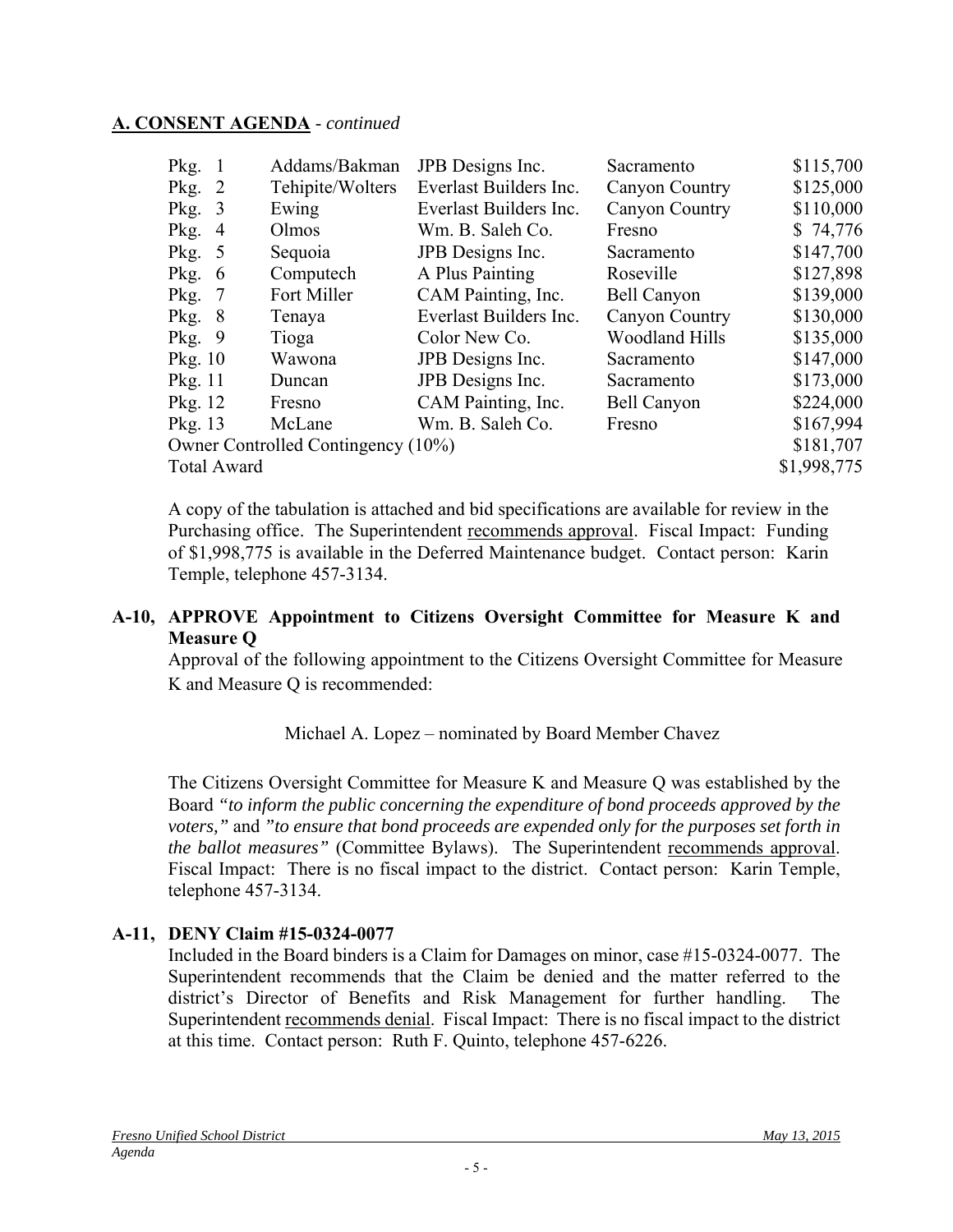# **A. CONSENT AGENDA** - *continued*

# **A-12, DENY Claim #15-0414-0106**

Included in the Board binders is a Claim for Damages on minor, case #15-0414-0106. The Superintendent recommends that the Claim be denied and the matter referred to the district's Director of Benefits and Risk Management for further handling. The Superintendent recommends denial. Fiscal Impact: There is no fiscal impact to the district at this time. Contact person: Ruth F. Quinto, telephone 457-6226.

# **A-13, RATIFY Submission of Grant Application to the Fansler Foundation**

Ratification is requested for grant applications to the Fansler Foundation to improve and acquire instructional technology and adaptive resources at Rata High School and Addicott Elementary School. The Fansler Foundation is a local not-for-profit, public benefit corporation that primarily supports organizations to assist developmentally challenged youth. The grant directly benefits developmentally challenged or socioeconomically disadvantaged children that are infant through eighteen years-of-age. A total of \$150,000 has been requested as part of the grant submission. The Superintendent recommends ratification. Fiscal Impact: Grant funds will cover all program costs. Contact person: Ruth F. Quinto, telephone 457-6226.

## **A-14, RATIFY Carl D. Perkins Career Technical Education Applications for Funding**

The Carl D. Perkins Career and Technical Education Improvement Act of 2006, Public Law 109-270 (Perkins IV) authorizes federal funding assistance to secondary and postsecondary career technical education programs beginning July 1, 2007. As a condition of receiving these funds, eligible recipients must submit a yearly on-line application that provides required descriptions and assurances related to the administration and use of these funds. 2015/16 Carl D. Perkins Applications for Funding includes two separate applications; one each for the secondary and postsecondary (adult school) career technical education programs. The Superintendent recommends ratification. Fiscal Impact: The approximate funding level for the 2015/16 school year for secondary is \$1,075,823 and the postsecondary (adult school) funding level is \$123,516 (\$81,869 for Fresno Adult, \$39,958 for Clovis Adult and \$1689 for Madera Adult). Contact person: Rosario Sanchez, telephone 457-6223.

## **A-15, RATIFY Purchase Orders from February 1, 2015, through February 28, 2015**

Included in the Board binders is a list of Purchase Orders for \$10,000 or more submitted for ratification by the Board. Purchase Orders/contracts that are required by law to be competitively bid will be submitted as separate agenda items. Beginning on page six (6) is a list of Purchase Orders issued from February 1, 2015, through February 28, 2015. These Purchase Orders were previously authorized and awarded by the Board. The Purchase Orders are submitted for information only and are not included for ratification. Pursuant to the Board's request, also attached is an alphabetical list of all Purchase Orders issued from February 1, 2015, through February 28, 2015. The Superintendent recommends ratification. Fiscal Impact: Funding is noted on the attached pages. Contact information: The Superintendent recommends ratification. Fiscal Impact: Funding is noted on the attached pages. Contact person: Karin Temple, telephone 457-3134.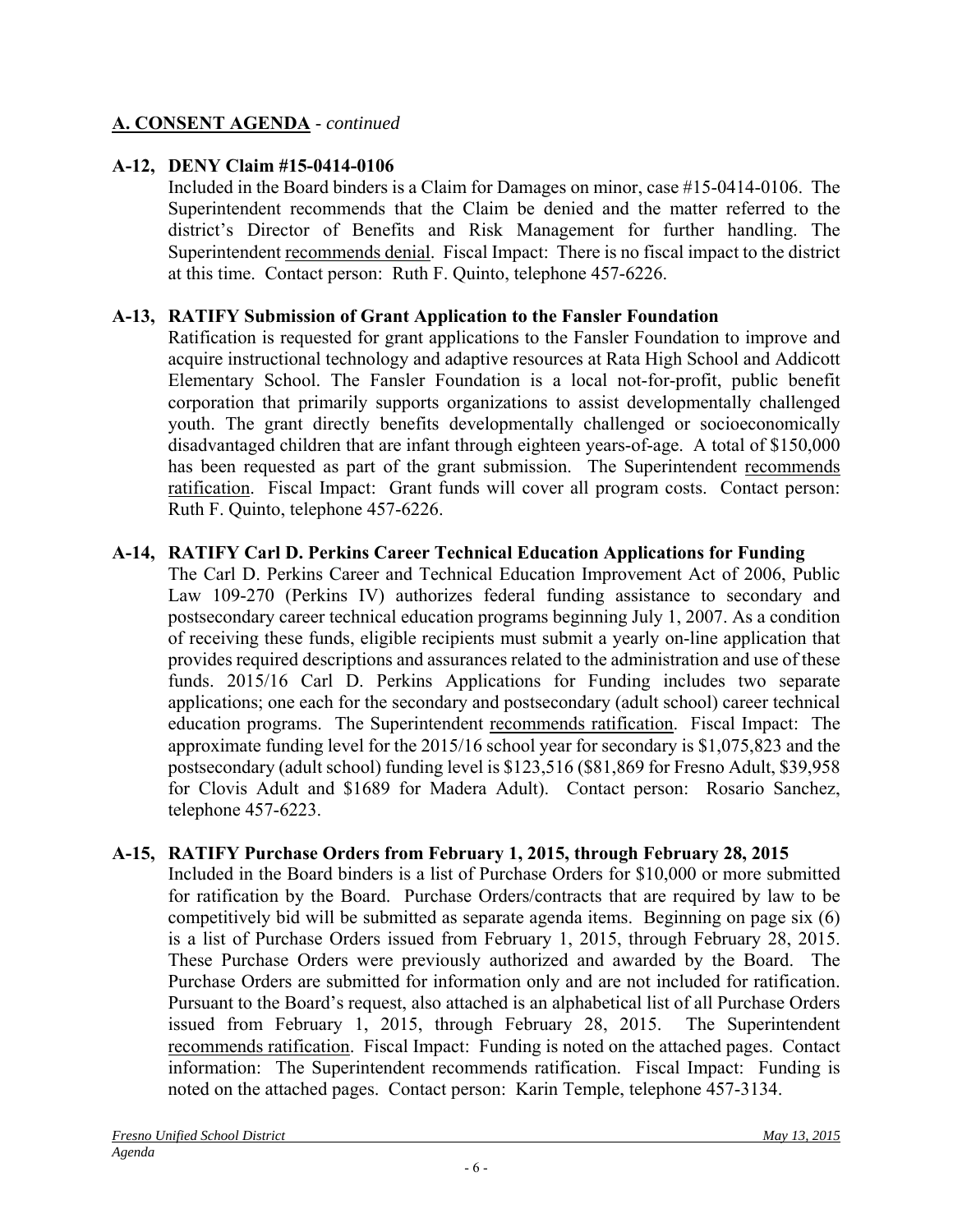## **END OF CONSENT AGENDA (ROLL CALL VOTE)**

## **UNSCHEDULED ORAL COMMUNICATIONS**

Individuals who wish to address the Board on topics within the Board's subject matter jurisdiction, but **not** listed on this agenda may do so at this time. While all time limitations are at the discretion of the Board President, generally members of the public will be limited to a maximum of three (3) minutes per speaker for a total of thirty (30) minutes of public comment as designated on this agenda. Any individual who has not had an opportunity to address the Board during this initial thirty (30) minute period may do so at the end of the meeting after the Board has addressed all remaining items on this agenda. Individuals with questions on school district issues may submit them in writing. The Board will automatically refer to the Superintendent any formal requests that are brought before them at this time. The appropriate staff member will furnish answers to questions. Please note that if you wish to address the Board on an agenda item, you should do so when that specific item is called.

## **B. CONFERENCE/DISCUSSION AGENDA**

#### **6:30 P.M.**

**B-16, Discuss and Ratify K-8 Math Adoption and Approve Budget Revision No. 4 for Fiscal Year 2014/15** 

The adjustments for the K-8 math adoption resulted in a favorable agreement to the District after extensive negotiations between the Purchasing Department and Houghton Mifflin Harcourt (HMH) as reported on the April 24, 2015 Board Communication. The cost to the District is \$7,212,485 (tax included). All student workbooks (consumable materials) are free for the  $2<sup>nd</sup>$  through the  $8<sup>th</sup>$  year of adoption. Additionally, HMH made the significant concession in the form of a \$750,000 credit in professional development services. The Superintendent recommends ratification and approval. Fiscal Impact: Noted in support material. Contact person: Ruth F. Quinto, telephone 457-6226.

## **6:45 P.M.**

#### **B-17, DISCUSS and APPROVE the 2015/16 Single Plan for Student Achievement**

Included in the Board binders is a request to approve the Single Plan for Student Achievement (SPSA) for all Fresno Unified schools. A copy of each SPSA is available in the Office of State and Federal Programs for review. Each school also has a copy of the proposed SPSA in their school office. The Superintendent recommends approval. Fiscal Impact: All funding is included in the budget allocations for each site. Contact person: Ruth F. Quinto, telephone 457-6226.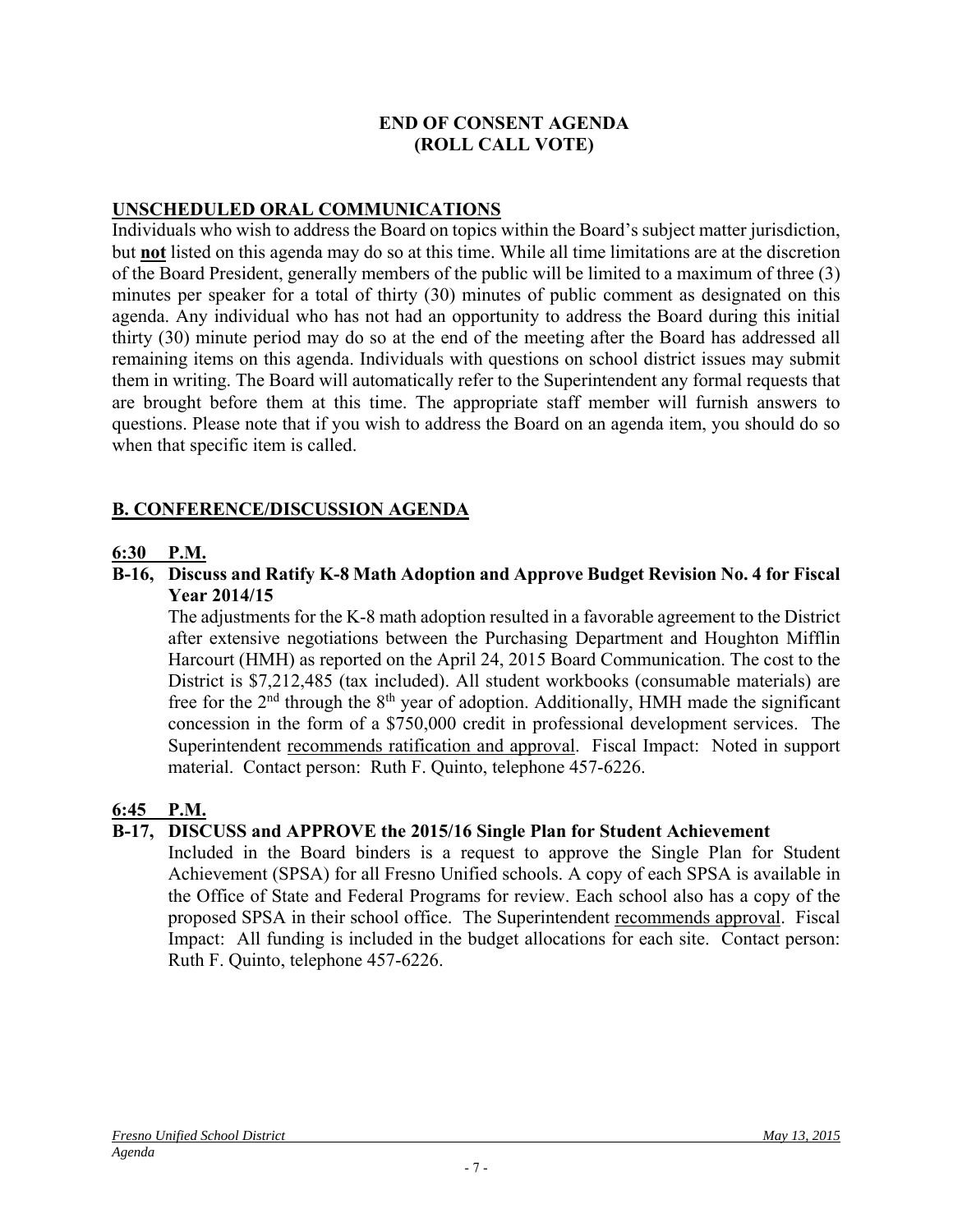## **B. CONFERENCE/DISCUSSION AGENDA** - *continued*

## **7:00 P.M.**

## **B-18, PRESENT and DISCUSS the 2015/16 Strategic Budget Development**

The Governor released the proposed State budget for 2015/16 on January 9, 2015. The Board of Education has discussed the Governor's proposal and the potential impacts on Fresno Unified, as well as the strategic budget development process, at the following Board of Education meetings:

- 
- February 25, 2015 March 11, 2015
- March 25, 2015 April 8, 2015
- $\bullet$  April 22, 2015
- January 21, 2015 February 11, 2015
	-
	-

On May 13, 2015, staff and the Board will continue budget development discussions. Fiscal Impact: Not available at this time. Contact person: Ruth F. Quinto, telephone 457- 6226.

## **C. RECEIVE INFORMATION & REPORTS**

#### **C-19, RECEIVE Fresno Unified School District's Third Quarterly Investment Report for Fiscal Year 2014/15**

Included in the Board binders is the third quarter investment report for the period ending March 31, 2015. Board Policy 3430(a) requires the Superintendent, or designee, to supply the Board of Education with quarterly and annual reports on district investments. As of March 31, 2015, Fresno Unified School District is in compliance with Board Policy 3430(a) for investments. Fiscal Impact: There is no fiscal impact to the district. Contact person: Ruth F. Quinto, telephone 457-6226.

#### **C-20, RECEIVE Ambassador Sanchez/Justice Reynoso Academy Charter Petition**

Lead Developer, Dr. David Orosco Austin, has delivered a petition to the district seeking authorization to operate the Ambassador Sanchez/Justice Reynoso Academy Charter School (the Academy) July 1, 2016 – June 30, 2021. The Academy seeks to serve students in grades kindergarten through twelve. The charter petition will be presented to the Board for a public hearing on May 27, 2015, followed by a request for a decision at the June 3, 2015 Board meeting. Fiscal Impact: The estimated fiscal impact to Fresno Unified School District for 2016/17 is \$910,467. Contact person: Rosario Sanchez, telephone 457-6223.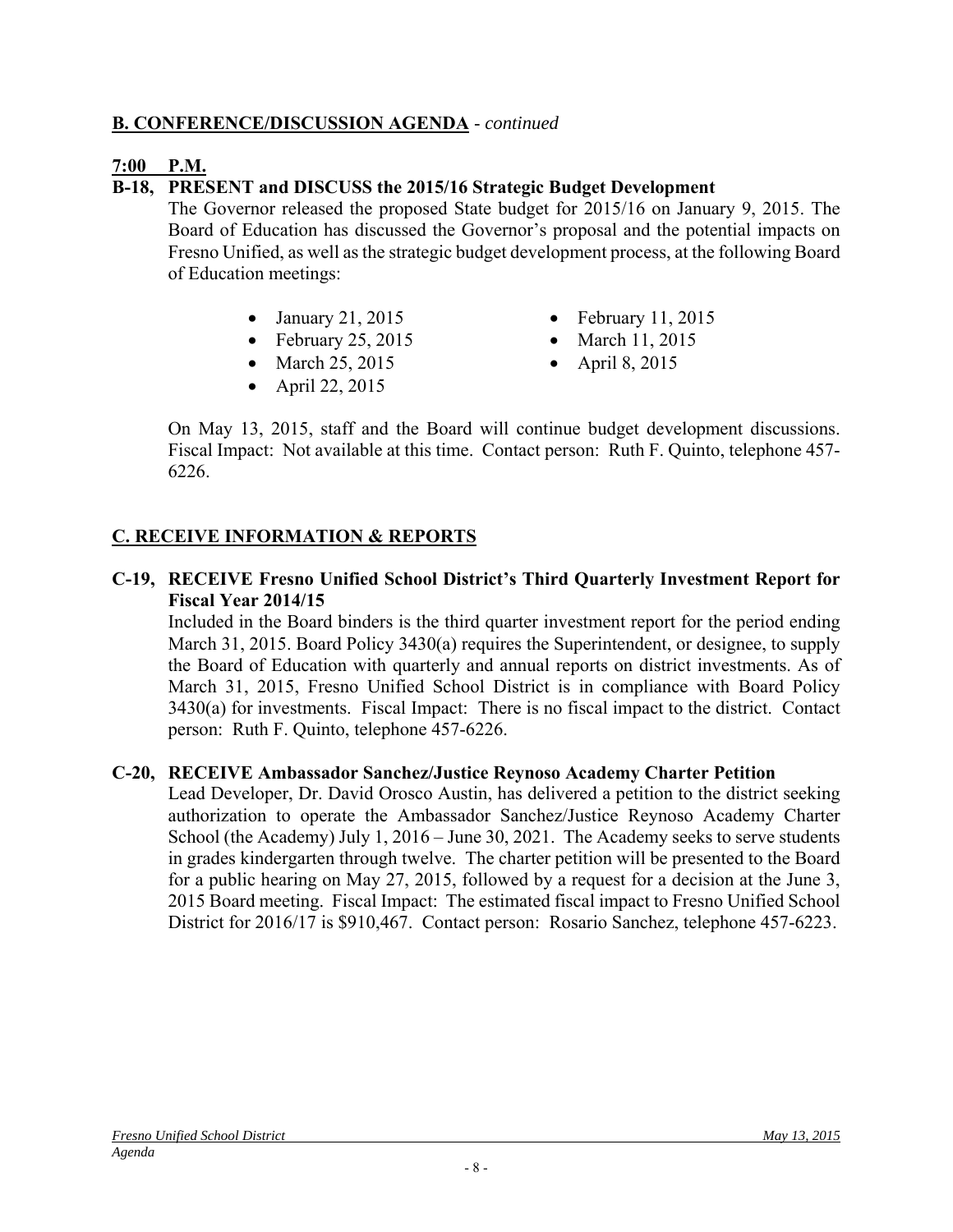# **C. RECEIVE INFORMATION & REPORTS** – *continued*

- **C-21, RECEIVE the Fresno Unified School District proposal to California School Employees Association (CSEA), Chapter 125 for the 2015/16 school year**  Receive the Fresno Unified School District proposal to California School Employees Association (CSEA), Chapter 125 for the 2015/16 school year. In accordance with government Code 3547, all initial proposals of the public school employers shall be presented at a public meeting of the public school employer, and thereafter shall be public record. Fiscal Impact: There is no fiscal impact to the district to be determined at this time. Contact person: Paul Idsvoog, telephone 457-3548.
- **C-22, RECEIVE the Fresno Unified School District proposal to California School Employees Association (CSEA), Food Services Unit, Chapter 143 for the 2015/16 school year**

Receive the Fresno Unified School District proposal to California School Employees Association (CSEA), Food Services, Chapter 143 for the 2015/16 school year. In accordance with government Code 3547, all initial proposals of the public school employers shall be presented at a public meeting of the public school employer, and thereafter shall be public record. Fiscal Impact: There is no fiscal impact to the district to be determined at this time. Contact person: Paul Idsvoog, telephone 457-3548.

# **C-23, RECEIVE the Fresno Unified School District proposal to Fresno Teachers Association (FTA) for the 2015/16 school year**

Receive the Fresno Unified School District proposal to Fresno Teachers Association (FTA) for the 2015/16 school year. In accordance with government Code 3547, all initial proposals of the public school employers shall be presented at a public meeting of the public school employer, and thereafter shall be public record. Fiscal Impact: There is no fiscal impact to the district to be determined at this time. Contact person: Paul Idsvoog, telephone 457-3548.

## **C-24, RECEIVE California School Employees Association (CSEA), Chapter 125 proposal to Fresno Unified School District for the 2015/16 school year**

California School Employees Association (CSEA), Chapter 125 proposal to Fresno Unified School District for the 2015/16 school year. In accordance with government Code 3547, all initial proposals of the exclusive representative shall be presented in a public meeting of the public school employer, and thereafter shall be public record. Fiscal Impact: There is no fiscal impact to the district to be determined at this time. Contact person: Paul Idsvoog, telephone 457-3548.

**C-25, RECEIVE the California School Employees Association (CSEA), Food Services Unit, Chapter 143 proposal to Fresno Unified School District for the 2015/16 school year** Receive the California School Employees Association (CSEA), Food Services Unit, Chapter 143 proposal to Fresno Unified School District for the 2015/16 school year. In accordance with government Code 3547, all initial proposals of the exclusive representative shall be presented in a public meeting of the public school employer, and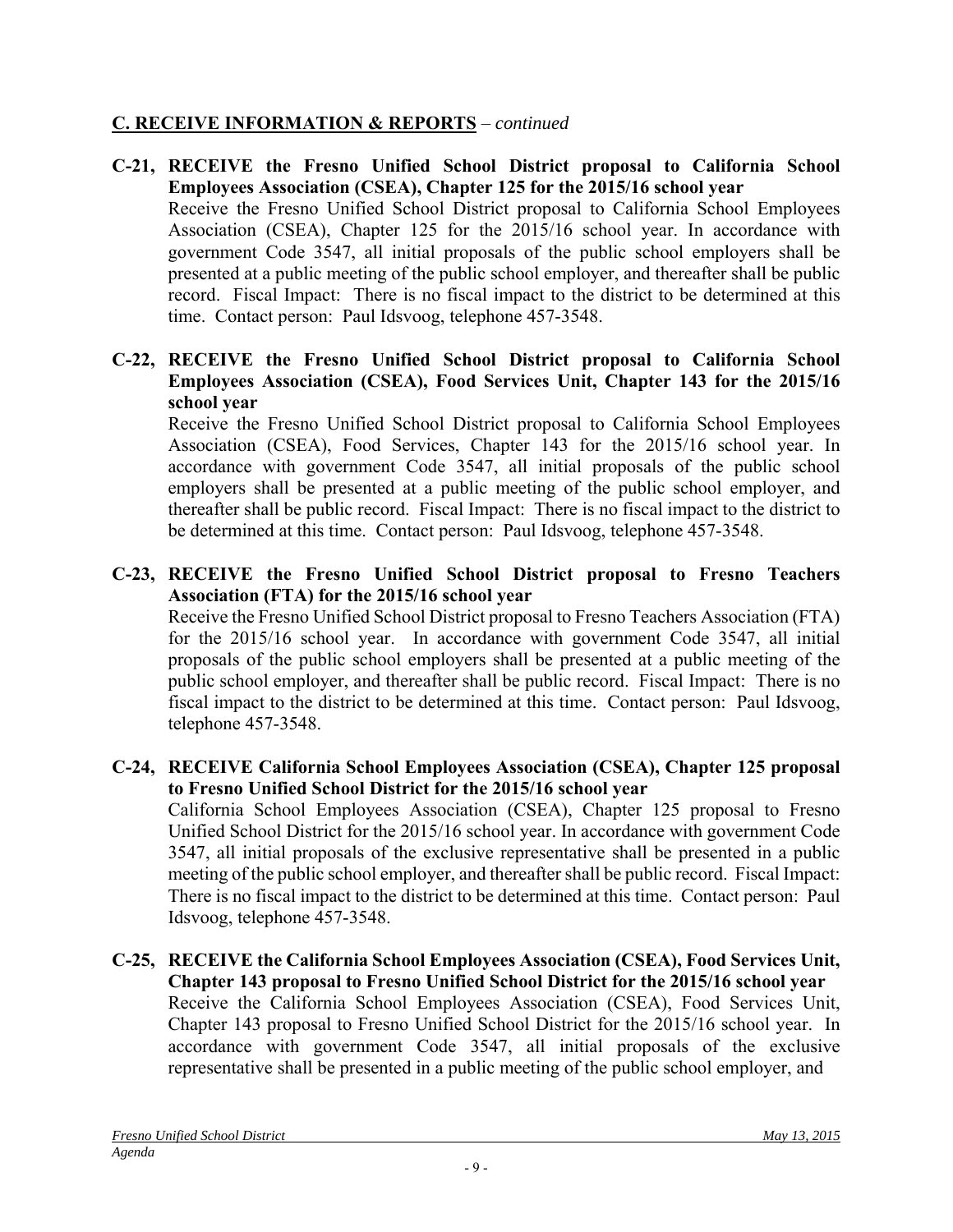# **C. RECEIVE INFORMATION & REPORTS** – *continued*

thereafter shall be public record. Fiscal Impact: There is no fiscal impact to the district to be determined at this time. Contact person: Paul Idsvoog, telephone 457-3548.

## **C-26, RECEIVE the Fresno Teachers Association (FTA) proposal to Fresno Unified School District for the 2015/16 school year**

Receive the Fresno Teachers Association (FTA) proposal to Fresno Unified School District for the 2015/16 school year. In accordance with government Code 3547, all initial proposals of the exclusive representative shall be presented in a public meeting of the public school employer, and thereafter shall be public record. Fiscal Impact: There is no fiscal impact to the district to be determined at this time. Contact person: Paul Idsvoog, telephone 457-3548.

## **C-27, RECEIVE Revisions for Board Policy (BP) 0420.4, (NEW) BP 0420.41, (NEW) BP 0420.42, (NEW) BP 0420.43, BP 1240, 1312.3, BP 6142.7, BP 6143, BP 6163.1 and BP 6170.1**

Included in the Board binders are the proposed revisions to the following ten Board Policies  $(BP)$ :

- BP 0420.4 Charter School Authorization
- (NEW) BP 0420.41 Charter School Oversight
- (NEW) BP 0420.42 Charter School Renewal
- (NEW) BP 0420.43 Charter School Revocation
- BP 1240 Volunteer Assistance
- BP 1312.3 Uniform Complaint Procedures
- (NEW) BP 6142.7 Physical Education And Activity
- BP 6143 Courses of Study
- BP 6163.1 Library Media Centers
- (NEW) BP 6170.1 Transitional Kindergarten

These revisions meet legal mandates recommended by the California School Boards Association (CSBA) and California Department of Education (CDE). These policies will be brought back for discussion and adoption at a future board meeting. Fiscal Impact: There is no fiscal impact to the district. Contact person: Amy Idsvoog, telephone 457- 3736.

## **C-28, RECEIVE Nominations for Naming of Clark Street High School**

Included in the Board binders is information for consideration in naming the new entrepreneurship high school at Clark Street, including:

- 1. Board Policy 7310;
- 2. Administrative Regulation 7310; and
- 3. A comprehensive list of nominations that meet Board Policy 7310.

Fiscal Impact: There is no fiscal impact to the district. Contact person: Amy Idsvoog, telephone 457-3498.